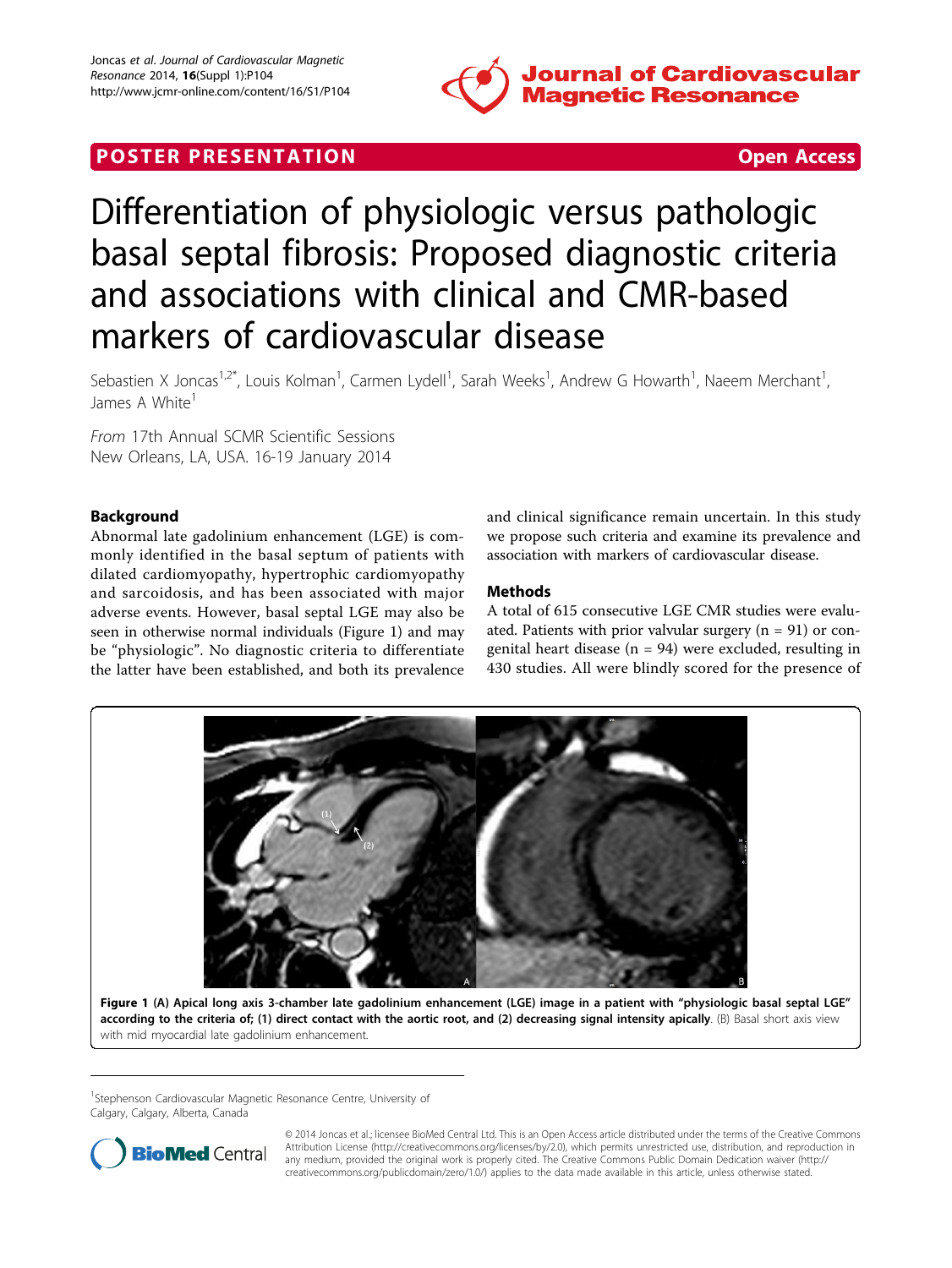| Table 1 Clinical and CMR characteristics of patients with and without "physiologic basal septal LGE". |  |
|-------------------------------------------------------------------------------------------------------|--|
|-------------------------------------------------------------------------------------------------------|--|

|                                                       | "Physiologic basal basal LGE" |                      | p-value |
|-------------------------------------------------------|-------------------------------|----------------------|---------|
| <b>Clinical variables</b>                             | Present ( $n = 73$ )          | Absent ( $n = 357$ ) |         |
| Age (years)                                           | $59.2 \pm 12.7$               | 55.1 $\pm$ 14.9      | 0.030   |
| Male (n, %)                                           | 51 (69.9)                     | 230 (64.4)           | 0.374   |
| BM (q/m2)                                             | $29.0 \pm 5.1$                | $28.2 \pm 5.5$       | 0.215   |
| GFR (mL/min)                                          | $82.3 \pm 22.1$               | $77.4 \pm 22.1$      | 0.098   |
| Smoking (n, %)                                        | 19(26.0)                      | 105 (29.4)           | 0.561   |
| Hyperlipedemia (n, %)                                 | 29 (39.7)                     | 140 (39.2)           | 0.935   |
| Diabetes (n, %)                                       | 10(13.7)                      | 61(17.1)             | 0.477   |
| Hypertension (n, %)                                   | 32 (43.8)                     | 139 (38.9)           | 0.436   |
| History of coronary disease (n, %)                    | 20(27.4)                      | 129 (36.1)           | 0.153   |
| NYHA class                                            |                               |                      |         |
| Class $I - II$ (n, %)                                 | 23 (63.9)                     | 140 (61.9)           |         |
| Class III - IV $(n, %)$                               | 13(36.1)                      | 86 (38.1)            | 0.823   |
| <b>CMR</b> variables                                  |                               |                      |         |
| - LV anteroseptal wall thickness (mm)                 | $10.8 \pm 3.5$                | $10.8 \pm 4.1$       | 0.963   |
| - LV end diastolic volume index (mL/m2)               | $86.2 \pm 40.4$               | $97.0 \pm 43.2$      | 0.051   |
| - LV mass index (mL/m2)                               | $81.3 \pm 27.6$               | $86.2 \pm 28.8$      | 0.185   |
| - LV ejection fraction (%)                            | $53.8 \pm 19.4$               | 48.1 $\pm$ 22.2      | 0.045   |
| - RV end diastolic volume index (mL/m2)               | $63.2 \pm 18.2$               | $65.8 \pm 24.5$      | 0.374   |
| - RV ejection fraction (%)                            | $57.7 \pm 13.0$               | $54.0 \pm 15.5$      | 0.061   |
| - Presence of LGE (n, %)                              | 41 (56.2)                     | 243 (68.1)           | 0.050   |
| - Total fibrosis ( $\geq$ 5 SD threshold) (mL)        | $10.6 \pm 14.9$               | $12.4 \pm 17.9$      | 0.440   |
| - Percentage of fibrosis ( $\geq$ 5 SD threshold) (%) | $9.8 \pm 12.9$                | $11.1 \pm 14.5$      | 0.44    |

Data are means  $\pm$  standard deviation. BMI = body mass index. LV = left ventricle. RV = right ventricle. LGE = Late gadolinium enhancement.

"physiologic septal LGE" according to pre-defined criteria, as follows; (1) LGE in direct contact with the aortic root, AND (2) decreasing in signal intensity towards the apex (see Figure [1\)](#page-0-0). Baseline clinical and CMR-based measures of structural heart disease, inclusive of total LGE volume (> 5SD threshold) were compared between those with and without diagnostic criteria being met.

#### Results

Mean age and LVEF of the entire population were  $55.8 \pm$ 14.5 years and 49.1  $\pm$  21.7%, respectively. A total of 73 patients (20.4%) met criteria for "physiologic basal septal LGE". As shown in Table 1 no association of this finding with any other clinical or CMR markers of cardiovascular disease was identified. The only identified difference identified among those with the finding was a slightly higher LV ejection fraction  $(53.8 \pm 19.4 \text{ vs. } 48.1 \pm 22.2,$  $p = 0.045$ ) and age at time of imaging (59.2  $\pm$  12.7 vs. 55.1  $\pm$  14.9, p = 0.030). No association was seen between the presence of "physiologic basal septal LGE" and total LGE (inclusive of all patterns of disease), measuring  $10.9 \pm 14.3\%$  by signal-threshold based quantification. By comparison, those patients having basal septal LGE but

not meeting "physiologic" criteria showed a significantly lower mean LVEF of  $(30.2 \pm 14.6\%$  (p < 0.001) and higher total burden of LGE (13.4  $\pm$  14.9%, p = 0.025). A similar prevalence of "physiologic basal septal LGE" was found in a population of 35 healthy volunteers.

#### Conclusions

Among a large CMR referral population "physiologic basal septal LGE" was identified in 20% of all patients. This finding does not show association with any clinical or CMR-based marker of cardiovascular disease. While outcome-based studies are both preferred and required, the proposed criteria for "physiologic basal septal LGE" provides a practical tool for the differentiation of benign versus pathologic septal LGE in patients referred for CMR.

### Funding

None.

#### Authors' details <sup>1</sup>

<sup>1</sup>Stephenson Cardiovascular Magnetic Resonance Centre, University of Calgary, Calgary, Alberta, Canada. <sup>2</sup>Université de Sherbrooke, Quebec, Quebec, Canada.